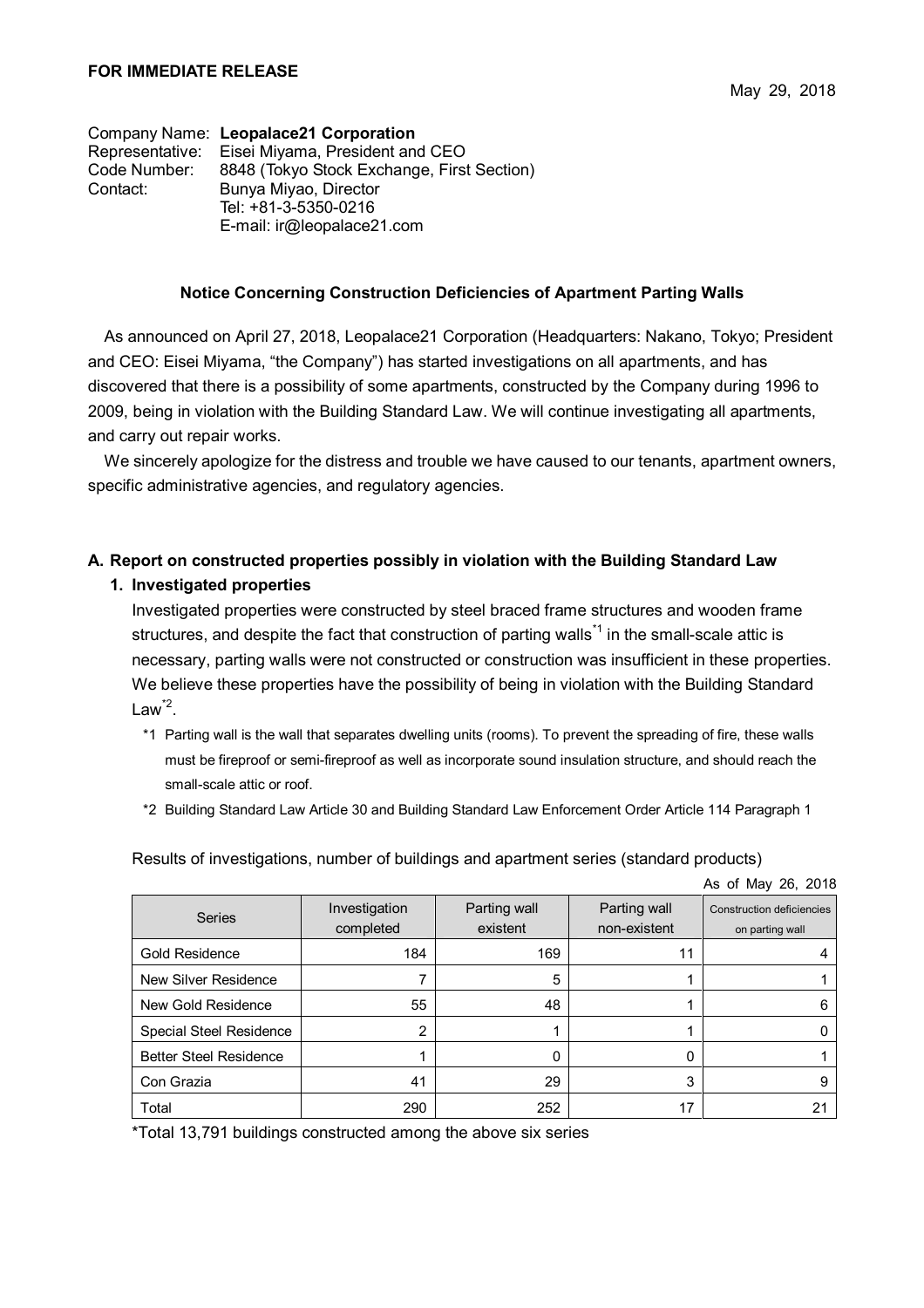### **2. Cause of deficiencies**

 Discrepancies between floor plans and construction manuals In the past, there were frequent upgrades of apartment products, and it was confirmed that the specification of the building was difficult to understand and there were discrepancies between floor plans given to contractors and the construction manuals.

## $\cdot$  Inadequate inspection system

Although we had been conducting inspections, collation of floor plans and the construction on-site was inadequate, due to the fact that properties were standard products (not custom-ordered). Also, only self-inspections were implemented, and we recognize that the inspection system was inadequate.

We will continue with the investigation, and make efforts to discover the cause of the deficiencies.

## **3. Current inspection system and measures to prevent further recurrence**

We have reviewed the organization and on-site personnel structure, and acquired ISO 9001 certification in 2008. Since then, we have continued to strengthen the organizational structure, and established a check system by the headquarters. Currently, we conduct nine internal inspections and four inspections by third parties, and strive for quality control.

After sufficiently investigating the cause of the deficiencies, we will take further measures to prevent recurrence.

# **B. Policy on future course of actions**

# **1. Future course of action and schedule**

Investigations will be done on all 37,853 properties (apartments) constructed by Leopalace21. We aim for completion of all properties by June 2019, with cooperation from external parties. Also, for properties with construction deficiencies, we will carry out repair works, and aim for completion by October 2019.

# **2. Notice concerning investigations and repair works**

We will notify tenants and apartment owners the contents and schedule before conducting investigations and repair works. For tenants, we will post notices on apartment bulletin boards and place notices in mailboxes, and we will individually contact our apartment owners.